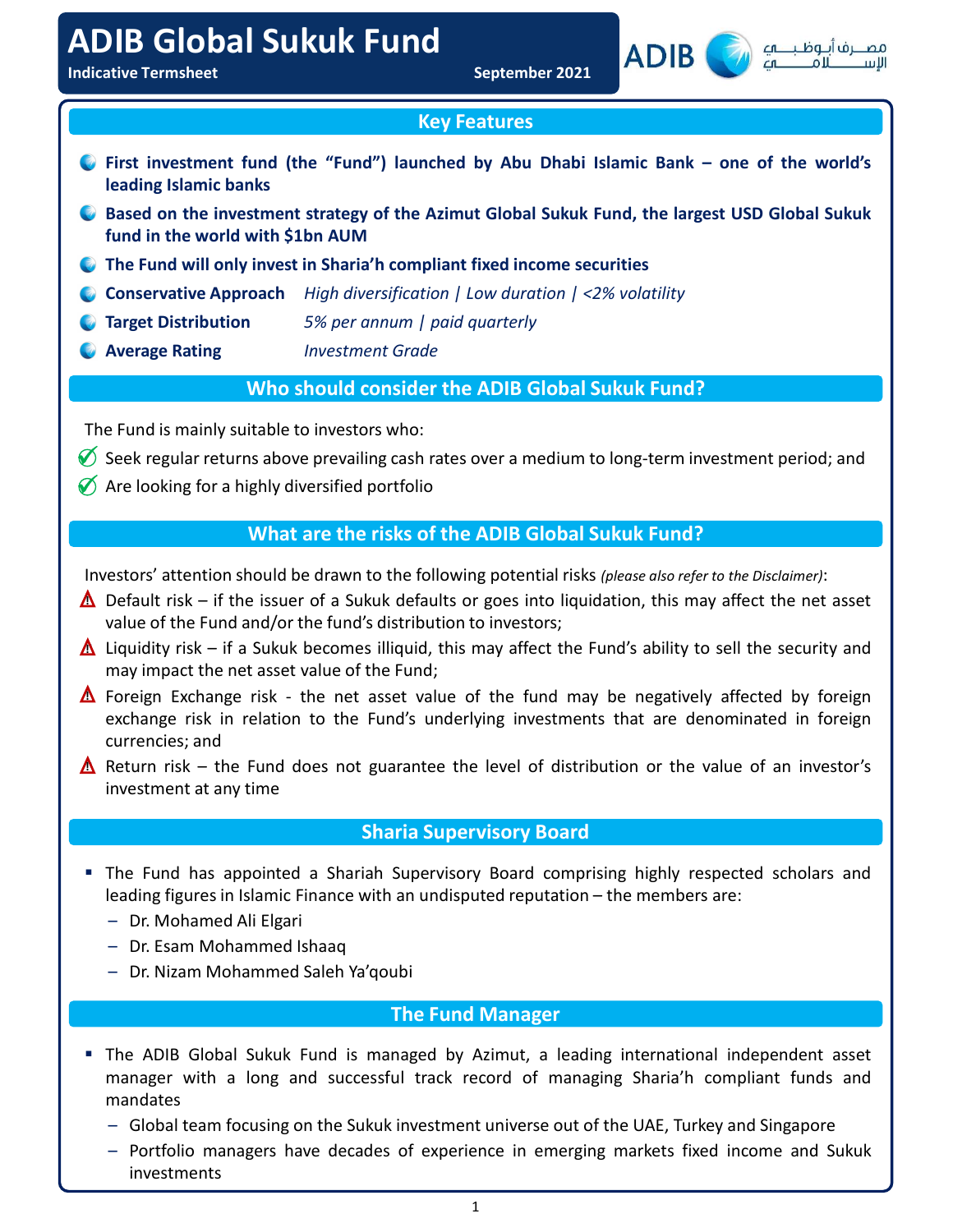



# Top 10 Countries

|                             |        | <b>BANKS</b>                                   |          |    |     |     |  |
|-----------------------------|--------|------------------------------------------------|----------|----|-----|-----|--|
| <b>UNITED ARAB EMIRATES</b> | 42.26% | <b>SOVEREIGN</b>                               |          |    |     | 23% |  |
| <b>SAUDI ARABIA</b>         | 15.30% | <b>REAL ESTATE</b>                             |          |    | 17% |     |  |
| <b>KUWAIT</b>               | 7.22%  | CASH                                           |          | 8% |     |     |  |
| <b>QATAR</b>                | 4.77%  | DIVERSIFIED FINANCIAL SERV.                    | 4%       |    |     |     |  |
| <b>BAHRAIN</b>              | 4.76%  | <b>AIRLINES</b><br><b>INVESTMENT COMPANIES</b> | 4%<br>4% |    |     |     |  |
|                             | 3.98%  | <b>COMMERCIAL SERVICES</b>                     | 3%       |    |     |     |  |
| <b>TURKEY</b>               |        | <b>ELECTRIC</b>                                | 3%       |    |     |     |  |
| <b>INDONESIA</b>            | 3.91%  | OIL & GAS                                      | 3%       |    |     |     |  |
| <b>MALAYSIA</b>             | 3.66%  | <b>MULTI-NATIONAL</b>                          | 1%       |    |     |     |  |
| <b>OMAN</b>                 | 2.66%  | <b>FOOD</b>                                    | 1%       |    |     |     |  |
| <b>PAKISTAN</b>             | 2.66%  | <b>CHEMICALS</b><br><b>TELECOMMUNICATIONS</b>  | 1%<br>1% |    |     |     |  |
|                             |        |                                                |          |    |     |     |  |

# Sector Allocation



Rating

# Portfolio Snapshot

| <b>YTM</b> (gross)                 | 3.4       | AAA / AA                | 0.0%  |
|------------------------------------|-----------|-------------------------|-------|
| <b>Credit Rating</b>               | BBB-      | AA- / A-                | 21.0% |
|                                    |           | BBB+/BBB-               | 23.8% |
| <b>Target Net Distribution</b>     | 5.0%      | $BB+ / BB-$             | 10.0% |
| <b>Average Maturity / Duration</b> | 4.5 / 3.6 | $B+ / B-$               | 16.2% |
| <b>Number of Holdings</b>          | 131       | CCC/C                   | 0.3%  |
|                                    |           | <b>Unrated</b>          | 21.2% |
|                                    |           | <b>AVERAGE RATING**</b> | BBB-  |
|                                    |           |                         |       |